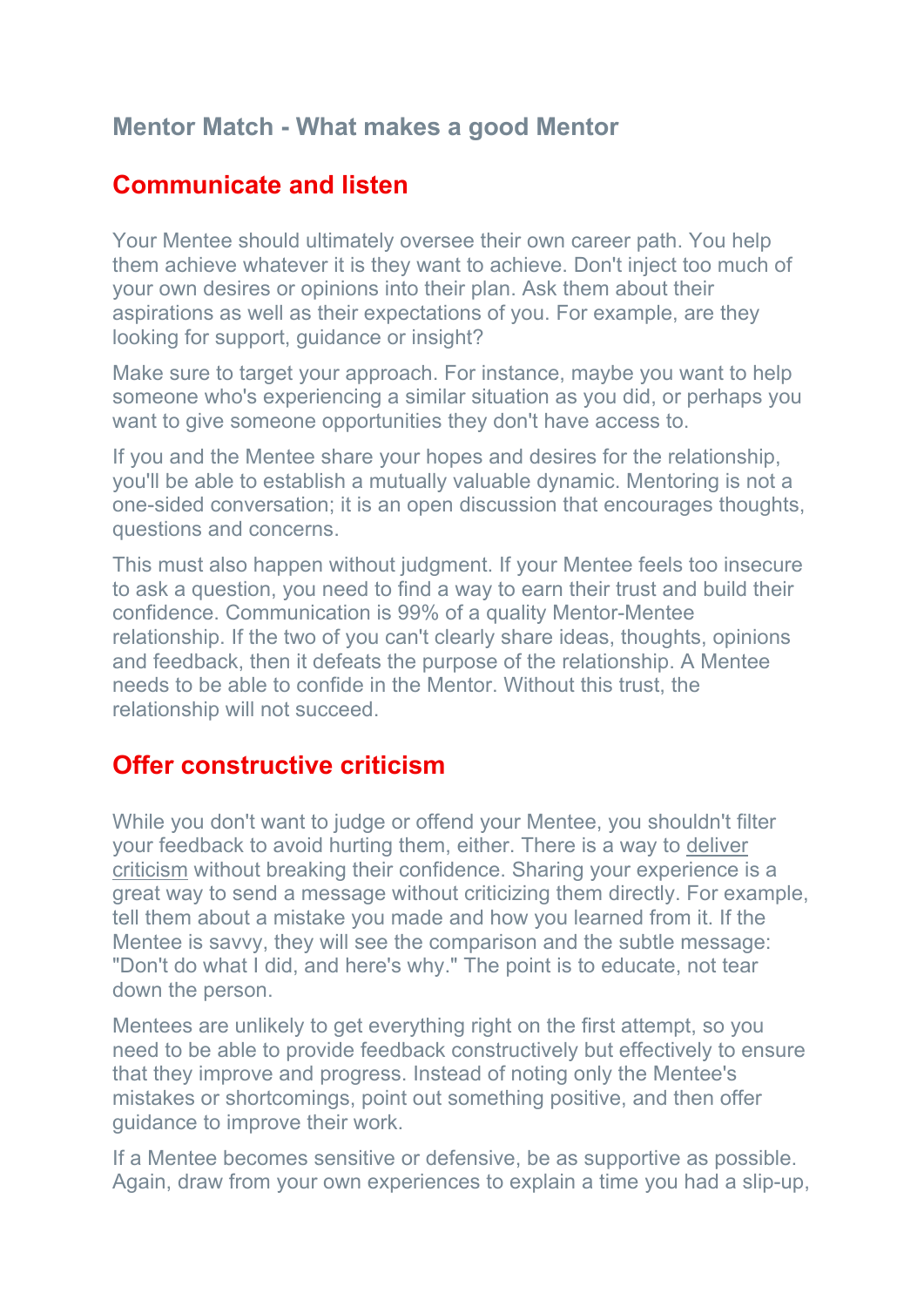or simply redirect their attention to the progress and achievements they've made thus far. Self-deprecating humour is powerful in disarming a defensive Mentee and getting them to listen again.

# **Practise empathy**

It's important to relate to your Mentees and understand their perspective and feelings. If they're having a bad day, you should pick up on their energy and work to help them through it.

Empathy is a vital character trait of a good Mentor. You should be able to understand how your Mentee is feeling and how to best approach guiding them.

You might think empathy cannot be taught but, with practice, you can achieve higher levels of empathy. This requires effort: listening more, being curious about others, appreciating those who are different from you, illuminating any innate judgments, and educating yourself to break false stigmas and ignorant notions.

For instance, you can't expect everyone to progress at the same rate you did. You have different strengths, interests, backgrounds and experiences; be careful not to project immediate expectations onto your Mentee. A common mistake Mentors in very technical fields make is assuming a rising-star Mentee in the same field will perform, think and act the same way as the Mentor did. What might have been the challenge to pass for your generation may not be necessary or applicable now. Don't judge a Mentee because they didn't go through the same meat grinder you did to get a promotion.

Times change, and so do firms. If you can put aside your own feelings about how things were hard for you, you can speak far more clearly to someone who was able to avoid that challenge and still rise to the same role and expectations.

Patience is also an essential virtue of an effective Mentor – not everyone is going to grasp everything as quickly as you did, and not everyone is going to find your working method to be the most effective route for them.

If your process isn't helping, change it. Adapt as you go and include your Mentee in decisions.

## **Let your mentee make decisions**

Because you "know better," it might be tempting to take the wheel while your Mentee rides shotgun. This is not how your relationship should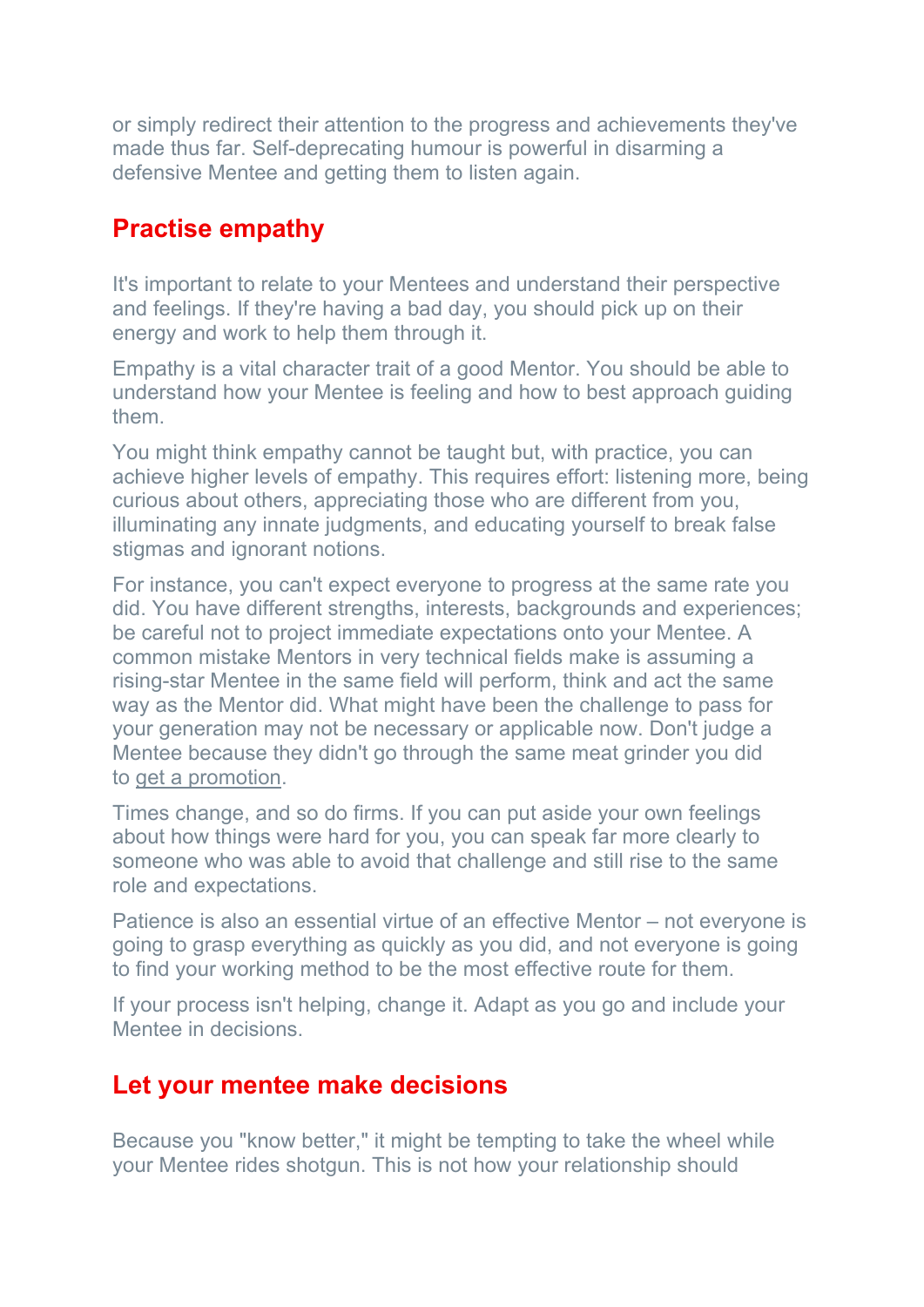operate. Your job as the Mentor is to help a Mentee learn their role, not to do it for them.

One of the most important skills the Mentee needs to develop, with your guidance, is the ability to think on the spot with competing demands and high pressure. Some call it creativity; others call it common sense. Whatever you call it, your Mentee has to be able to solve problems on the fly. Your role as a Mentor is to help them develop those skills.

Think of yourself as a driving instructor: You're sitting in the passenger's side, allowing your Mentee full control of the journey. However, you're still there to offer advice and directions or to pull the emergency brake if needed.

Add an element of autonomy to your structure once you have established a good relationship and trust level with the person you are mentoring. Give them some responsibility and allow them to make their own decisions in certain aspects of the job. This will encourage them to think for themselves and improve their confidence, showing you have faith in them.

If you believe in your Mentees, and you make that clear to them by allowing them control, they will have much more faith in both you and themselves.

#### **Work on becoming a positive role model**

Your Mentee can learn a lot simply by observing and learning from your words and actions. They can pick up on how you behave and interact with others or a certain task at hand. If you're stuck on a project, your Mentee can watch to see how you react to any obstacles that may come your way. If you're negatively influenced by this task and it shows in your behavior, you may end up pushing the Mentee away or allowing them to see a side they start to believe is acceptable.

To set your Mentee on the right path, show them multiple ways of handling difficult situations and talk them through your process. Let them know that they have a choice to how they react to bad news or a failed project. This can be talking to their supervisor when they made a mistake or learning how to regroup when they've failed a task. With your experience, they can recognize the reactions that will hinder them or help them throughout any difficult time.

Being a positive role model is equally true when you're dealing with a good situation, or one that favours you. It's important to demonstrate the positive situation with wisdom and forward thinking, showing how you'd like to receive more of these experiences and what actions you can take to make that a reality.